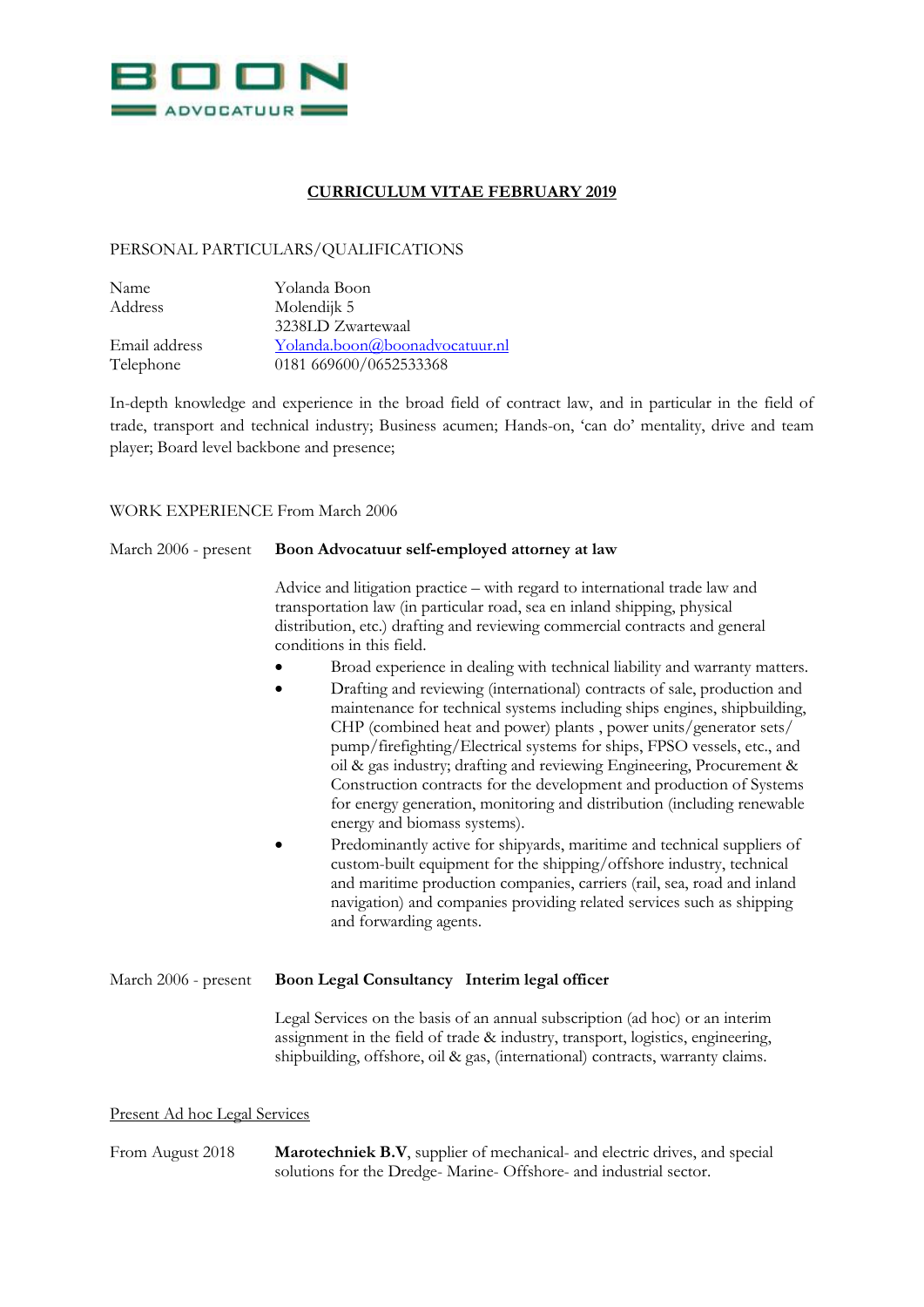

| From January 2016 | <b>SIM Holland B.V.</b> supplier of emergency power systems to the energy sector.          |
|-------------------|--------------------------------------------------------------------------------------------|
| From May 2015     | Compressor Systems Holland B.V./ Hydrodiesel Ltd. supplier O&G,<br>offshore, energy sector |
| From January 2014 | Standard Fasel B.V., specialist in boiler installation and burner technology.              |
| From April 2013   | Trifleet Leasing (the Netherlands) B.V. tank container leasing company                     |

Completed interim/ad hoc legal counsel assignments**.**

| Oct 2016 – Feb 2019   | Mammoet Europe B.V., interim legal counsel/manager Europe; engineered<br>heavy lifting and transportation service provider.                                                                                                                                                                                                                                                                                     |
|-----------------------|-----------------------------------------------------------------------------------------------------------------------------------------------------------------------------------------------------------------------------------------------------------------------------------------------------------------------------------------------------------------------------------------------------------------|
| Jan 2016- May 2016    | <b>CKT Projects B.V.</b> (formerly Hertel Marine Services); interim legal counsel EPC<br>contractor                                                                                                                                                                                                                                                                                                             |
| Sept 2014 – Aug 2015  | <b>SBM Schiedam B.V.</b> – interim legal manager, manager of contracting<br>department in Schiedam and Rio de Janeiro/ MT lid Regional Centre SBM<br>Offshore Schiedam - EPC contractor PFSO vessels                                                                                                                                                                                                            |
| Jan $2012 - Nov 2018$ | <b>RH Marine B.V.</b> (formerly Imtech Marine B.V.) – Interim legal counsel/ad hoc;<br>EPC contractor marine sector.                                                                                                                                                                                                                                                                                            |
| Feb 2012 - Jan 2018   | Pon Holdings B.V. (including Pon Power, Topec, Bakker Sliedrecht, Fischcon,<br>Motrac, MAN Rollo, Pon Power Oil & Gas) – Interim legal officer/ad hoc,<br>supplier and engineering services marine sector, O&G and Offshore                                                                                                                                                                                     |
| Aug 2007 - Sept 2009  | NS Reizigers B.V. – interim Sector Head Loss handling and risk management<br>department/ Interim legal counsel - Loss handling and risk management<br>department; Supervision of 4 claim handlers, Handling and supervising complex<br>loss claims (this department handles all uninsured claims of NS Reizigers. This<br>concerns both damage to NS property and injury claims by passengers and<br>employees) |

WORK EXPERIENCE up to March 2006

Oct 2012- March 2006 **NautaDutilh NV -** Attorney

Practice group Corporate & Commercial subgroup Shipping & Commercial

- Advice and litigation practice regard to commercial and transport law (in particular transport by road, sea and inland shipping, physical distribution, etc.);
- Drafting commercial contracts and general conditions in this field (including shipbuilding, agency, distribution and transport contracts).
- Mentor of a number of trainees.
- Career supervision mentor of a junior employee. (Reserve) member of the selection committee of NautaDutilh.